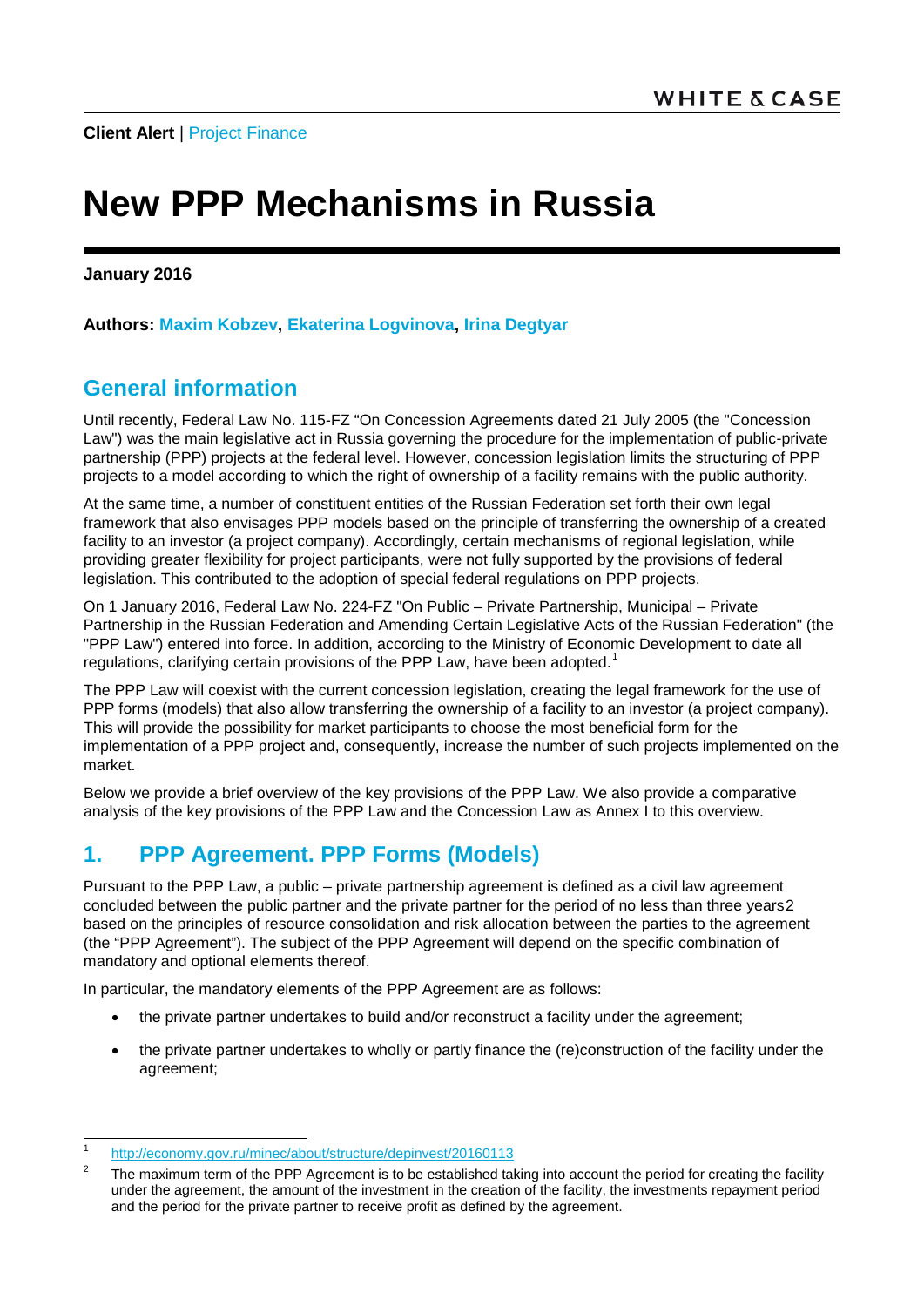- the private partner undertakes to operate and/or provide technical maintenance of a facility under the agreement;
- the public partner undertakes to ensure the transfer of the ownership title to the facility to the private partner subject to the encumbrance of the facility under the agreement.
- By agreement of the parties the PPP Agreement may also include the following optional elements:
- the private partner undertakes to design a facility under the agreement;
- the private party undertakes to wholly or partly finance the operation and/or technical maintenance of a facility under the agreement;
- the public partner undertakes to partly finance the private partner' construction of a facility under the agreement and finance the operation and /or technical maintenance of such facility;
- the private partner undertakes to transfer the facility to the public partner after a certain period of time as defined in the agreement, but no later than by the expiration date of the agreement.
- The PPP Law sets forth a legal framework for structuring projects using a variety of models that are internationally recognized for implementing PPP projects, including:
- BOO "Build-Own-Operate"
- DBOO "Design-Build-Own-Operate"
- BOOT "Build Own Operate Transfer"
- DBOOT "Design Build Own Operate Transfer"
- BOT "Build Operate- Transfer"
- DBOT "Design Build Operate Transfer."

### **2. Parties to the PPP Agreement**

Pursuant to the PPP Law, the parties to the PPP Agreement are the public partner and the private partner.

#### **2.1 Status of the Public Partner**

The public partner may be the Russian Federation (represented by the Russian Government or a federal executive body authorized by it), a constituent entity (i.e., a region) of the Russian Federation (represented by the supreme regional executive body or a regional executive body authorized by it) or a municipality (represented by the head of the municipality or other authorized local self-government body). Certain rights and obligations of the public partner may be delegated to other governmental authorities and/or legal entities. The Government determines the scope of such rights and obligations.<sup>[3](#page-1-0)</sup>

#### **2.2 Status of the Private Partner. Restrictions**

Unlike the Concession Law, the PPP Law establishes more stringent requirements for the private partner. In particular, it contains a number of restrictions in relation to participants of PPP projects who may act as private partners:

• the private partner must be a Russian legal entity; however the PPP Law does not regulate the indirect participation of foreign companies in a project (e.g., as shareholders in the private partner);

<span id="page-1-0"></span> $3$  Government Resolution No. 1366 approving the list of certain rights and obligations of the public partner that may be delegated to the governmental authorities and/or legal companies authorised by the public partner pursuant to the federal laws, other legislative acts of the Russian Federation, legislative acts of the constituent entities of the Russian Federation or municipal legislative acts, dated 12 December 2015.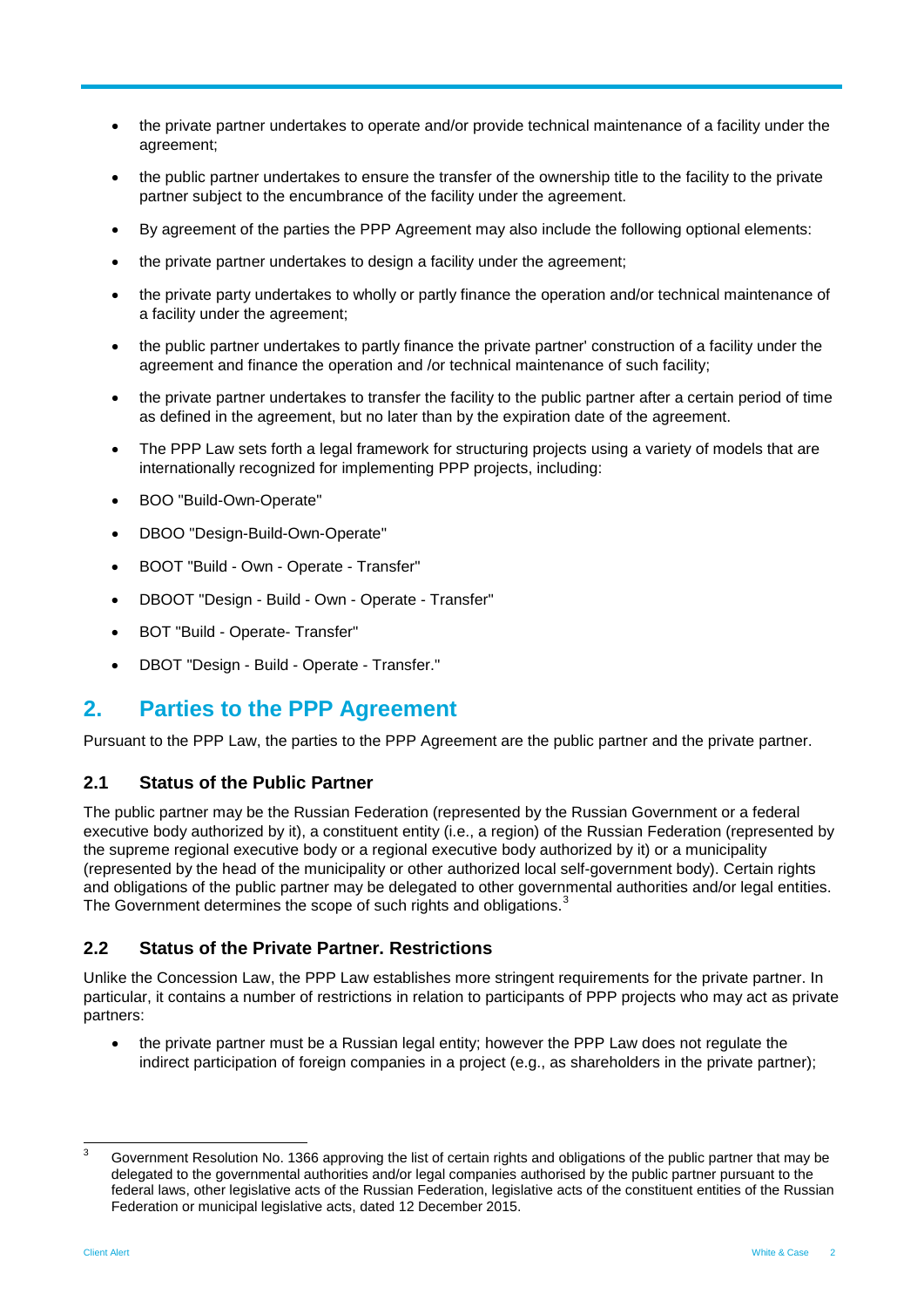- the private partner must comply with special requirements established by the PPP Law (e.g., no arrears in mandatory payments to the budget, the possession of all licenses and permits necessary for the implementation of the PPP Agreement);
- the private partner may not be a state or municipal unitary entity or institution, public- law company or other legal company or economic partnership under state control.[4](#page-2-0)

#### **2.3 Engagement of Third Parties to PPP Projects**

Particular attention should be paid to the procedure for the private partner to engage third parties in order to fulfill its obligations under the PPP Agreement (e.g., project designers and contractors). Engagement of third parties is only possible with the written consent of the public partner and to the extent permitted by the terms of the PPP Agreement. If the consent provides a list of particular third parties, the private partner and the third parties may not engage other parties to fulfill their obligations. At the moment, there is a need for further clarification or guidelines on who would be a "third party" for the purposes of the PPP Law.

### **3. PPP Agreement Facilities**

The PPP Law sets forth a broad but exhaustive list of property that may be considered a facility under the PPP Law including, in particular, privately owned highways, transportation (except subways), ports, airports, healthcare facilities and social service facilities. The PPP Agreement cannot concern property exclusively owned by the state or municipality and which cannot be alienated to a private owner.

The facility to be reconstructed must be owned by the public partner at the moment of entering into the PPP Agreement and cannot be encumbered by third party rights at the moment of transfer to the private partner. Moreover, the PPP Law prohibits the transfer to the private partner of a facility under the PPP Agreement which at the time of execution of the PPP Agreement belongs to a state or municipal enterprise or a municipal budgetary institution.

### **4. Ownership of a PPP Facility**

Pursuant to the PPP Law, a public partner must ensure the transfer to the private partner of the title to the facility under the PPP Agreement. This is certainly one of the advantages of the PPP Agreement. At the same time, the following limitations should be taken into account:

- the private partner may acquire title to the facility under the PPP Agreement only as long as it is encumbered in favour of the public partner. The encumbrance should be registered simultaneously with the registration of title to the facility;
- the private partner may not dispose of the facility it has title to prior to the expiry of the term of the PPP Agreement (except for replacement of the private partner under the PPP Agreement);
- the private partner may not pledge the facility under the PPP Agreement (except where the facility or rights under the PPP Agreement is/are used as a means of securing the private partner's obligations to the financing party in accordance with a "direct agreement"); and
- if the volume of financing by the public partner and the market value of the property contributed by the public partner (or rights thereto) exceed, in aggregate, the volume of expenses of the private partner, the ownership of the facility under the PPP Agreement should be transferred to the public partner upon the expiry of the term of the PPP Agreement.

Should the PPP Agreement be subject to early termination requiring the private partner to transfer to the public partner the title to the facility under the PPP Agreement, the title should be transferred to the public partner provided compensation from the public partner for the amount private partner's expenses minus the public partner's and third parties' losses caused by the early termination. In the event of early termination of

<span id="page-2-0"></span> <sup>4</sup> "Control" means the following: (i) the right to dispose of, directly or indirectly, more than 50% of the total number of votes attached to the voting shares (stakes) making up the charter capital of the controlled entity; (ii) the right or authority to determine the resolutions approved by the controlled entity; and (iii) the right to appoint the single-person executive body and/or more than 50% of the composition of the joint executive body or more than 50% of the composition of the board of directors (supervisory board) or other joint governing body of the controlled entity.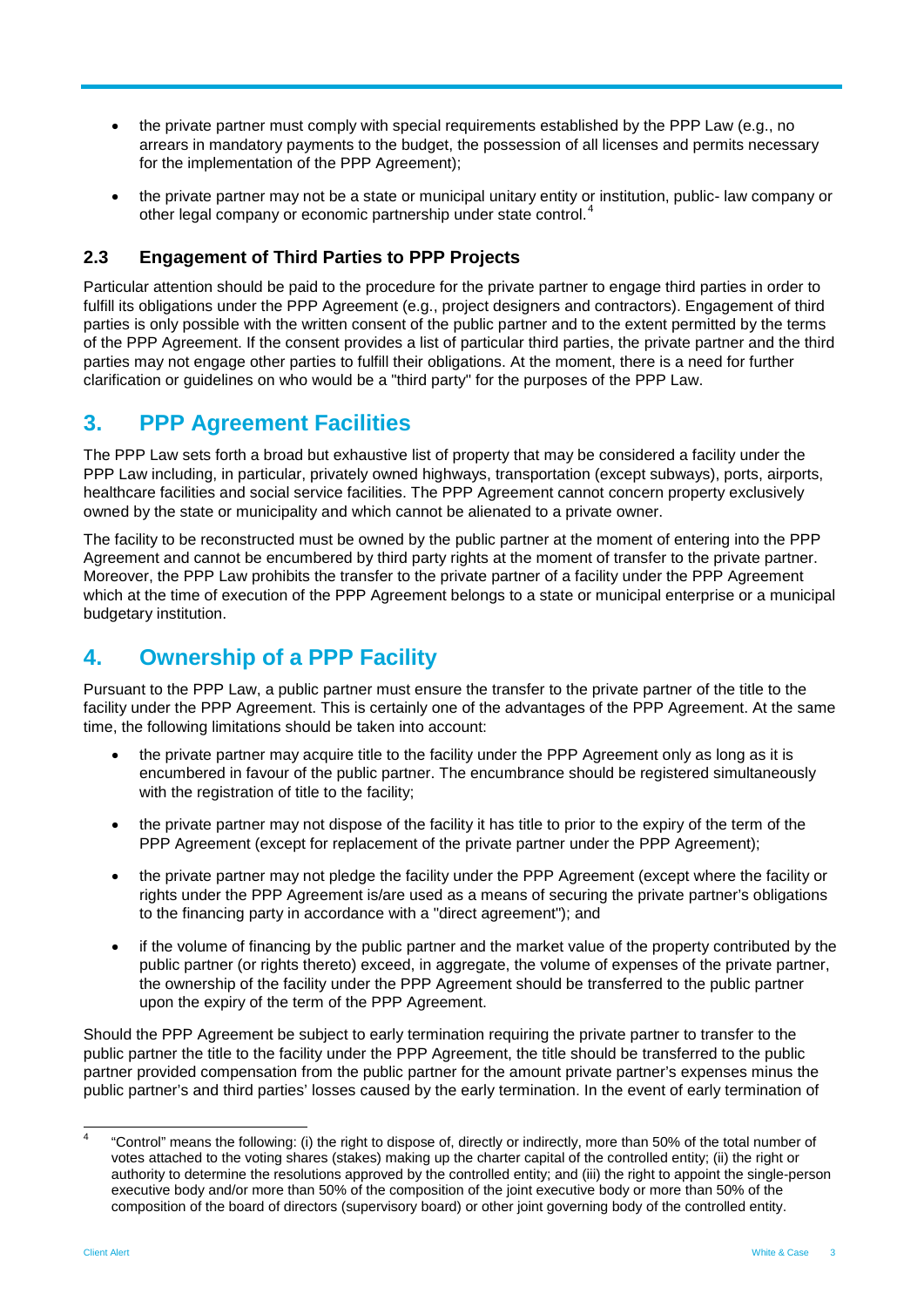the PPP Agreement based on a court decision due to the private partner's breach of its obligations, the facility should be transferred to the public partner without compensation.

In the implementation of PPP projects, an important aspect of the protection of the rights of the investor and, indirectly, its lenders/creditors is the possibility to compensate the actual expenses incurred in the implementation of the PPP project in the event of its early termination. Accordingly, with respect to these matters, the provisions of the PPP Law may require additional clarifications.

# **5. Financing of a PPP Project. Security**

### **5.1 Borrowed Financing**

As a rule, PPP projects involve loans. Therefore the PPP Law contains a number of provisions designed to improve the investment appeal of PPP projects.

#### Definition of a "Financing Party"

In particular, the PPP Law offers a clear definition of the "financing party", which refers to a legal entity or an association of two or more persons operating without establishing a legal entity under an agreement on joint cooperation, such persons providing the private partner with fee-based loans for a specific term.

#### Definition of a "Direct Agreement"

The PPP Law also contains a definition of a "direct agreement" meaning a civil law agreement among the public partner, the private partner and the financing party governing the manner of the parties' interaction during the term of the PPP Agreement. A direct agreement specifies the rights of the financing party to influence the implementation of the project in the event of the private partner's failure to perform its obligations. In particular, a direct agreement may contain provisions concerning a pledge and provide a procedure for replacing the private partner if it fails to perform provisions of the PPP Agreement (including replacement without a tender).

#### Pledge of a Facility or Rights under the PPP Agreement

Provided a direct agreement has been executed, the private partner is entitled to pledge the PPP Agreement facility and/or its rights under the PPP Agreement as a way of securing its obligations to the financing party. However, a pledge on the property can only be enforced if, for at least 180 days from the date grounds arise for enforcing the pledge, the private partner has not been replaced or if the PPP Agreement has not been terminated early under a court ruling. In the event of enforcement against the pledged property, the public partner has the preemptive right to purchase the pledged property at a price equal to the indebtedness to the financing party.

#### Replacement of the Private Partner

Unless otherwise provided for under a direct agreement or the PPP Law, if the private partner fails to perform or improperly performs its obligations to the financing party, the private partner should be replaced by way of a tender conducted by the public partner. The private partner can be replaced without a tender in the event of a material breach of the PPP Agreement and/or harm (or threat to cause harm) to human life or health and/or the initiation of bankruptcy proceedings with respect to the private partner. Such cases require a decision of the body that approved the resolution on the implementation of the project with due regard for the opinion of the financing party.

#### **5.2 Budget Financing**

The public partner may undertake obligations to partly finance the creation of a facility or to finance its operation or technical maintenance. In accordance with the PPP Law, budget financing should be provided in the form of subsidies only. At the same time, the PPP Law makes it possible to enter into the PPP Agreement for a term exceeding the term of the relevant law on the budget for the relevant fiscal year and the planned period under Russian Federation budget law. However, if budget funds are involved, the decision on the implementation of the PPP project may only be approved on the condition that the use of such funds is provided for under the relevant regulatory laws.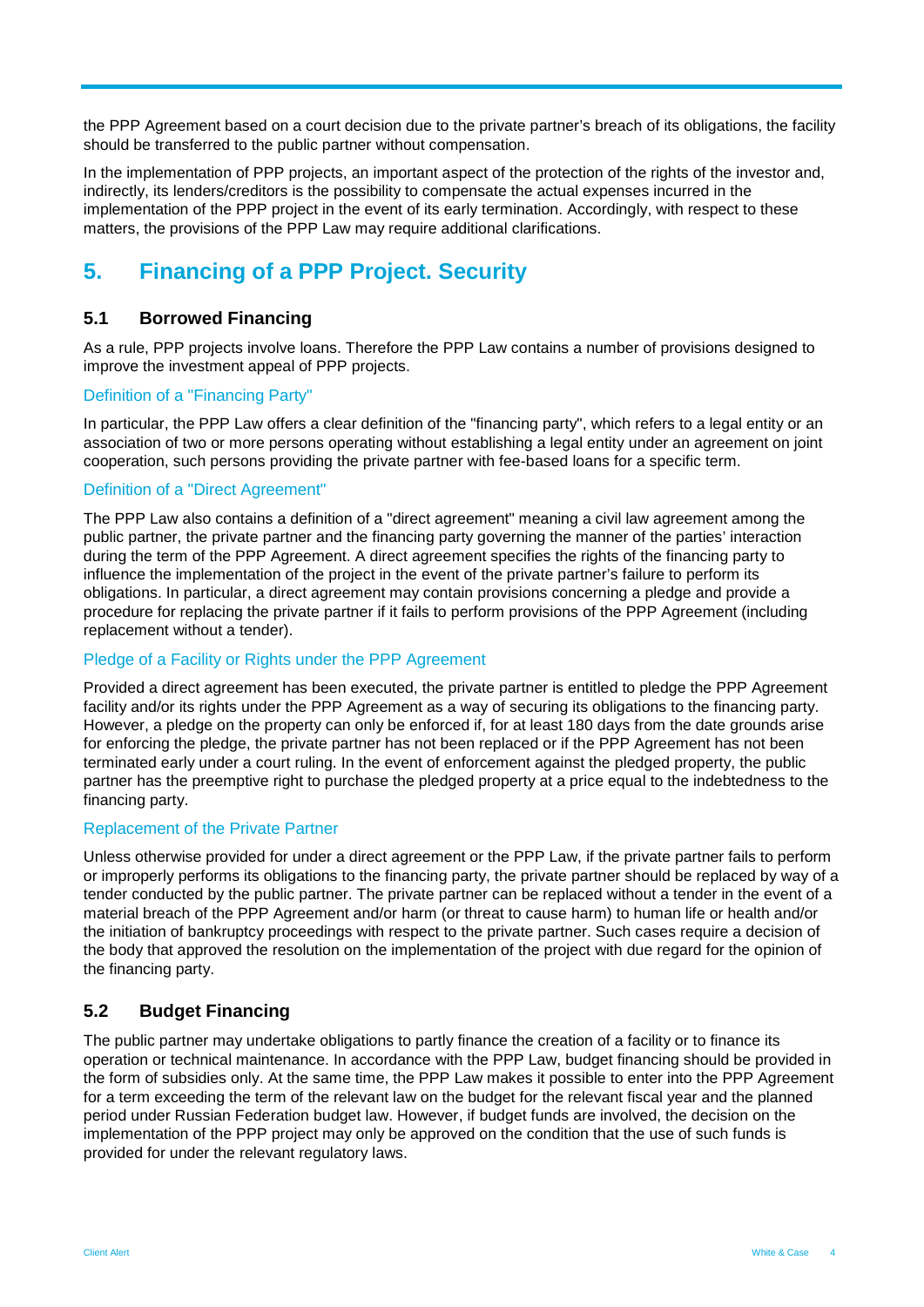# **6. The Procedure for Entering into the PPP Agreement. Tender Selection Criteria**

Generally, the procedure for entering into PPP Agreements is largely similar to the procedure for the entering into concession agreements. As a rule, implementation of a PPP project is initiated by the public partner by way of preparing and conducting a tender for the right to execute the PPP Agreement. A closed tender should be conducted if the agreement is entered into regarding a facility for which the information about it constitutes a state secret.

In addition, the PPP Law permits joint tenders by two or more public partners to implement one PPP project; based on the tender results, each public partner enters into a PPP Agreement with the winner of the joint tender. Unlike the Concession Law, which establishes an exhaustive list of grounds for conducting a joint tender, the PPP Law contains no such provision and makes it possible to conduct joint tenders any time the participants are interested in implementing a PPP project.

The PPP Law also governs the procedure for conducting a tender for the right to enter into a PPP Agreement, sets the requirements for tender documentation and defines the criteria for evaluating bids. However, despite the similarity in the stages, the PPP Law establishes somewhat lengthier general periods for the procedure leading to the execution of the PPP Agreement due to the need to have a PPP project approved by the relevant authorities (including due to the additional criteria for tender selection).

### **6.1 Tender Selection Criteria**

Tender selection criteria may include: (i) technical requirements; (ii) financial/economic requirements and (iii) legal requirements (e.g., risks assumed by the parties to the PPP Agreement, including obligations assumed by the private partner in the event of insufficient income from the operation of the facility or increased costs connected with the implementation or operation of the facility).

The effectiveness of a PPP project and its comparative advantages are essential conditions for making a decision on the implementation of the relevant project. In particular, effectiveness is evaluated by the relevant competent authority on the basis of the following criteria:

- financial effectiveness of the PPP project and
- socio-economic effect of the implementation of the PPP project.

A project's comparative advantages are identified on the basis of the ratio between:

- the expenditure of budgetary funds in the implementation of PPP projects and expenditures in the implementation of a government contract and
- the volume of the obligations assumed by the public partner due to risks connected with the implementation of a PPP project or under a government contract.

Guidelines for the evaluation of project effectiveness and identification of comparative advantage are approved by the Ministry of Economic Development of the Russian Federation.<sup>[5](#page-4-0)</sup>

Another criterion for selecting the private partner in a tender is the volume of private investment for the performance of the PPP Agreement. If the PPP Agreement provides for partial financial support for the project from the public partner, the maximum amount of such planned financial support will be among the tender criteria.

### <span id="page-4-1"></span>**6.2 Private Initiative**

As an alternative to the selection of a private partner, the PPP Agreement may be entered into by way of private initiative.

Private initiative involves the investor independently designing and submitting proposals for the implementation of a PPP project to the public partner using a form determined by the Russian Government.<sup>[6](#page-4-1)</sup>

<span id="page-4-0"></span><sup>&</sup>lt;sup>5</sup> Order of the Ministry of Economic Development of the Russian Federation No. 894 approving the guidelines for the evaluation of PPP projects effectiveness and identification of comparative advantage, dated 30 November 2015.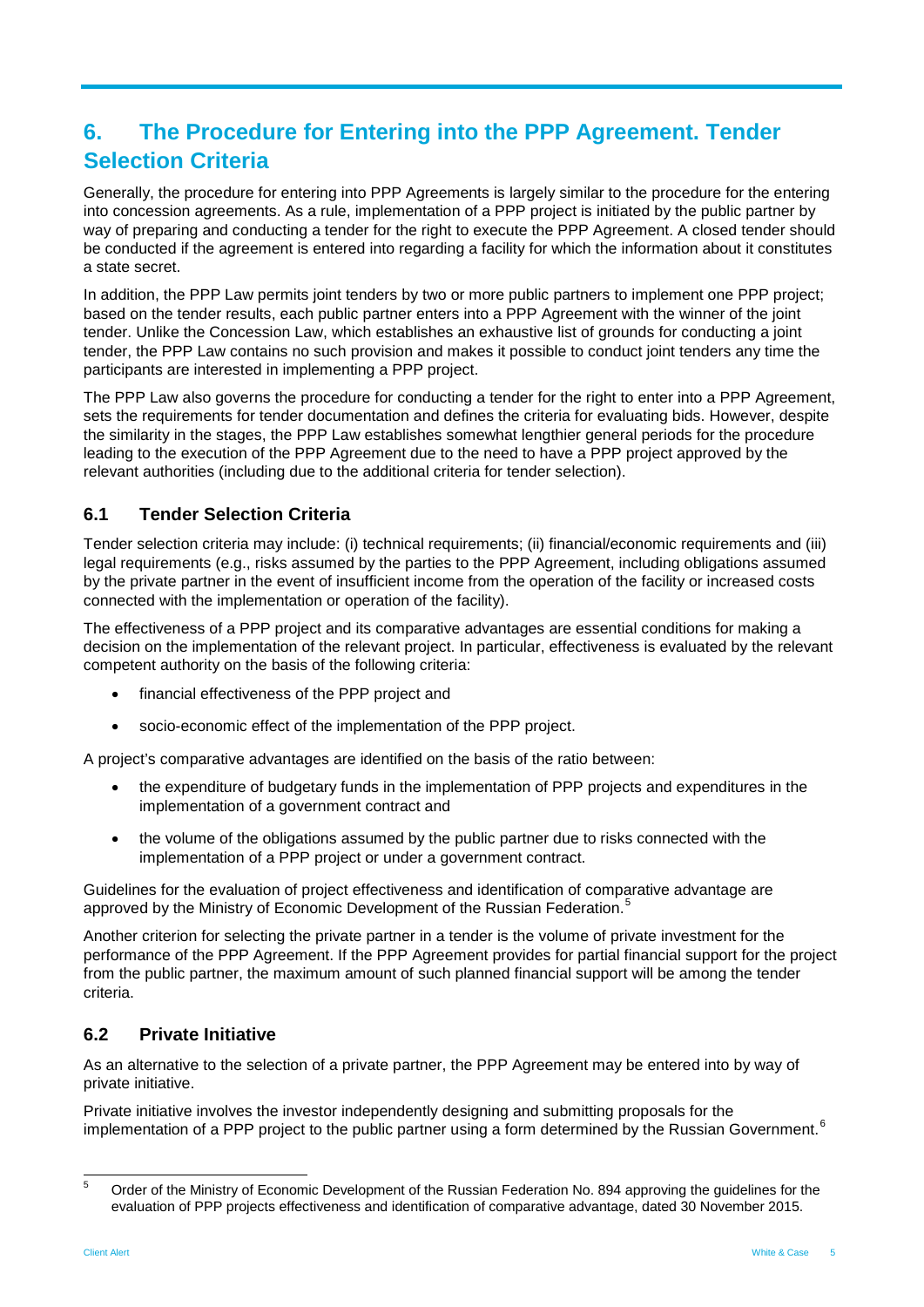The investor also has to provide a bank guarantee in the amount of at least five percent of the total value of the expected project financing. Please note that the Concession Law contains no requirement for the provision of such guarantee. The applicant only needs to show that it has or is capable of raising at least five percent of the funds necessary for the project.

Before submitting a proposal to the public partner preliminary negotiations may be held between an applicant and the public partner related to preparing a proposal in accordance with the procedure established by the Russian Government.[7](#page-5-0)

The public partner should consider the investor's proposal and make a decision to forward the proposal to the competent authority for an evaluation of the project's effectiveness and comparative advantage or decide that the project is not feasible. $8$  If the latter is the case, the PPP Law contains an exhaustive list of grounds for ruling that the proposed project is not feasible.

If the competent authority renders a positive opinion with respect to the project's effectiveness and its comparative advantage, the public partner should make a final decision on the implementation of the PPP project and publish such decision on the official Russian Federation website for auction announcements. If no applications for participation in the tender are received from other potential bidders within 45 days, the public partner may enter into the PPP Agreement with the initiator of the project. Stages for the implementation of provide initiate are provided in Annex II to this overview.

Further clarification may be needed regarding the procedure for the compensation of an investor's expenses if the PPP Agreement is executed with a third party not being the original initiator of the project.

### **7. Granting of Land**

The PPP Law establishes a procedure similar to that specified by the Concession Law for granting a plot of land to a private partner without conducting a separate tender.

In particular, the PPP Law provides that the private partner may be allowed to lease the land required for the activities specified in the PPP Agreement without a tender. Under the PPP Law, the procedure for entering into an agreement for the lease of land is less time-consuming and such agreements can be entered into within 15 days from the date the PPP Agreement is signed, provided that the plot of land already exists (under the Concession Law, the time limit is 60 days).

Title to land is held by the public partner and, as of the moment of its transfer to the private partner, it must be free and clear of third party rights. The land should be provided for the duration of the PPP Agreement. At the same time, the private partner may not:

- transfer its rights under the land lease agreement to other parties or sublet the land unless otherwise provided for under the PPP Agreement or lease agreement;
- acquire title to the land underlying the facility under the PPP Agreement prior to the expiration of the term of the PPP Agreement.

 $6$  Government Resolution No. 1386 approving the form of a proposal for the implementation of a PPP project as well requirements concerning the information contained in the proposal, dated 19 December 2015.

<span id="page-5-0"></span><sup>&</sup>lt;sup>7</sup> Government Resolution No. 864 approving the procedure for conducting preliminary negotiations related to the preparation of a proposal on the implementation of a PPP project between the public partner and an applicant, dated 20 November 2015.

<span id="page-5-1"></span><sup>&</sup>lt;sup>8</sup> Government Resolution No. 1388 approving the rules for the public partner's review of a proposal for the implementation of a PPP project, dated 19 December 2015; Russian Government Resolution No. 1309 approving the rules for the competent authority to conduct negotiations related to reviewing a proposal for the implementation of a PPP project to evaluate the project's effectiveness and define its comparative advantages, dated 3 December 2015; Order of the Ministry of Economic Development No. 863 approving the procedure for conducting negotiations related to reviewing a proposal for the implementation of a PPP project between the public partner and an applicant, dated 20 November 2015.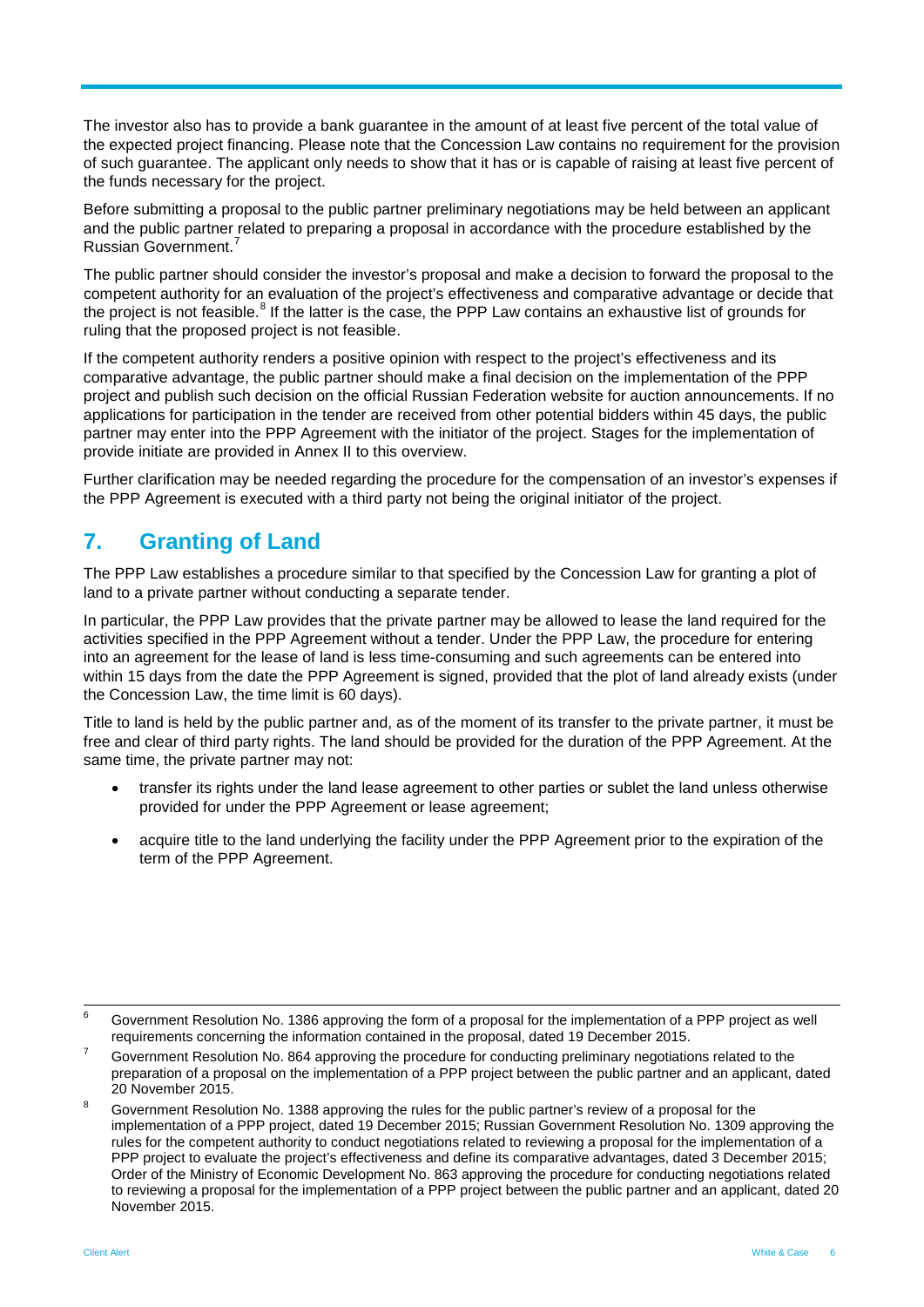# **8. Guarantees of the Rights of the Private Partner under the PPP Agreement**

The guarantees provided to the private partner are one of the key aspects where significant investments are made in long-term infrastructure projects. The PPP Law provides for guarantees to be granted to the private partner in the event of an unfavorable change of law directly affecting a PPP project or overall change of macroeconomic conditions.

In particular, in the event a change of law has led to an overall increase of the burden imposed on the private partner or to a deterioration of its position, the public partner is obliged to take measures to assure a return on the private partner's investment and to enable the private partner to obtain gross earnings at least in the amount initially provided for under the PPP Agreement. Such measures include the following:

- increase of the financial security for the obligations of the public partner;
- increase of the effective term of the agreement with the consent of the private partner;
- increase of the of expenses assumed by the public partner in order to create and/or provide technical maintenance and/or operate the facility under the agreement;
- provision of additional public or municipal guarantees to the private partner.

In addition, the private partner may request amendments to the terms of the PPP Agreement if, during the effective term of a PPP Agreement under which the private partner sells its products to customers, performs work or renders services at regulated prices (rates) or prices subject to increases, such regulated prices or rates or their increases are revised (including subject to changes in the long-term parameters of regulation of the private partner's operations) and fail to conform to the parameters provided for under the PPP Agreement.

However, those provisions do not apply if the terms of the PPP Agreement are changed due to the enactment of federal laws to protect the constitutional system or national defense or security. In addition, the terms of the agreement are not subject to change in the event of a change of law concerning relations involved in subsoil protection or protection of the environment or human health.

In addition, the PPP Law obliges the public partner to provide the private partner with assistance in obtaining mandatory permits or approvals from the authorities as required in the course of concluding and performing the PPP Agreement.

### **9. Conformity of Regional Laws to the PPP Law**

In connection with the adoption of the PPP Law, all regional PPP laws are to be brought into compliance with the provisions of the PPP Law by 1 July 2016, which unifies the terminology and establishes the principal rules for implementing PPP projects in Russia. Please note that the preparation, conclusion, performance and termination of concession agreements will continue to be governed by the Concession Law..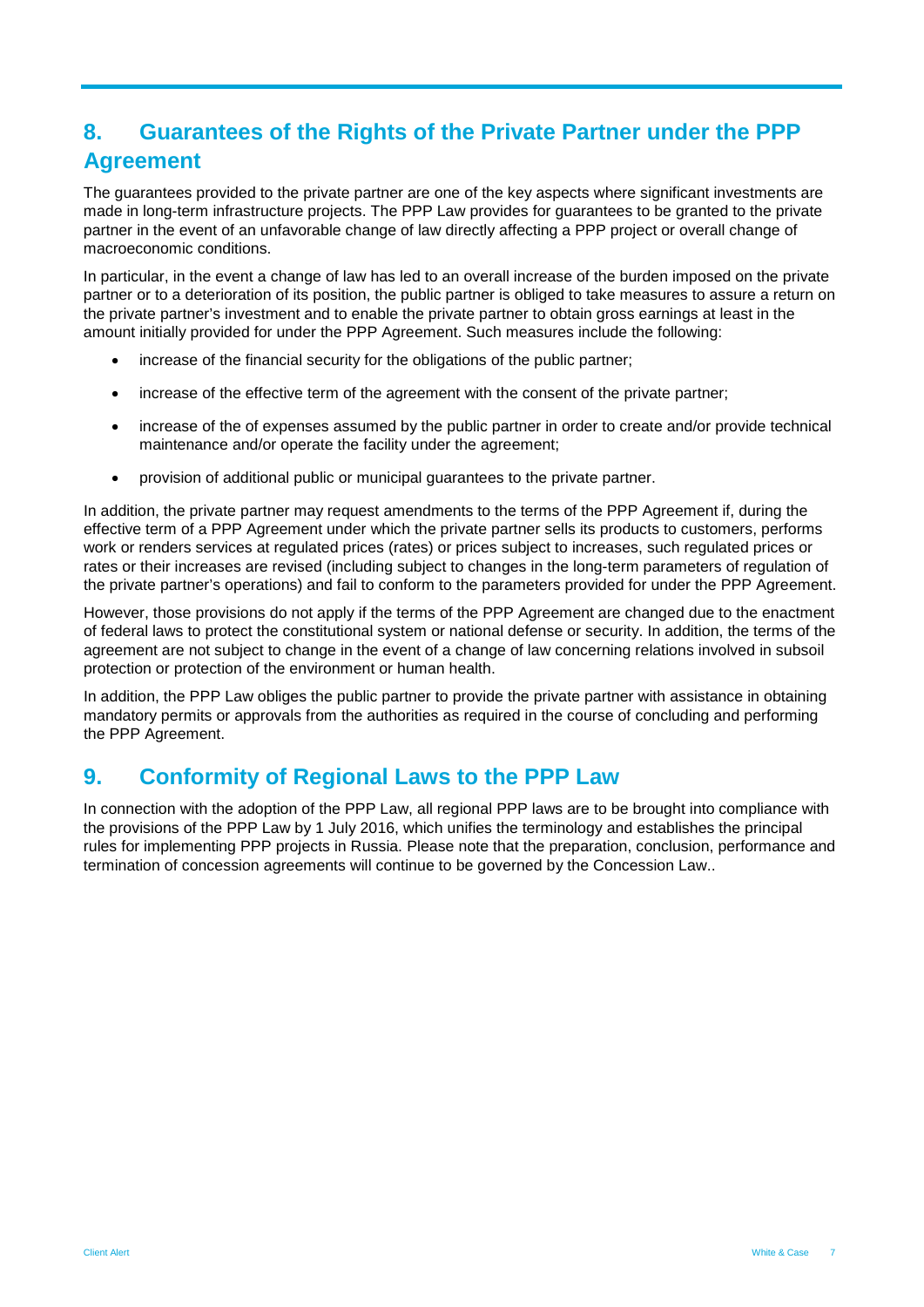### **Annex I**

## **COMPARATIVE ANALYSIS OF KEY PROVISIONS OF THE PPP LAW AND THE CONCESSION LAW**

| <b>The PPP Law</b>                                                                                                                                                                                                                                                                                                                                                                                                                 | <b>The Concession Law</b>                                                                                                                                                                                                                                                  |  |
|------------------------------------------------------------------------------------------------------------------------------------------------------------------------------------------------------------------------------------------------------------------------------------------------------------------------------------------------------------------------------------------------------------------------------------|----------------------------------------------------------------------------------------------------------------------------------------------------------------------------------------------------------------------------------------------------------------------------|--|
| <b>Models for Implementing PPP Projects</b>                                                                                                                                                                                                                                                                                                                                                                                        |                                                                                                                                                                                                                                                                            |  |
| Different models are possible, including:<br>Build -Own - Operate (BOO)<br>Design - Build - Own - Operate (DBOO)<br>Build – Operate – Transfer (BOT)<br>Build - Own - Operate - Transfer (BOOT)<br>Design - Build - Own - Operate - Transfer<br>(DBOOT)<br>Design - Build - Operate - Transfer<br>(DBOT)                                                                                                                           | Build-Operate - Transfer (BOT)                                                                                                                                                                                                                                             |  |
| <b>Model Form of the Agreement</b>                                                                                                                                                                                                                                                                                                                                                                                                 |                                                                                                                                                                                                                                                                            |  |
| Not provided.                                                                                                                                                                                                                                                                                                                                                                                                                      | Optional model concession agreements are<br>approved by the Russian Government in relation to<br>certain facilities.                                                                                                                                                       |  |
| A Minimum Period of Validity of the Agreement                                                                                                                                                                                                                                                                                                                                                                                      |                                                                                                                                                                                                                                                                            |  |
| Not less than three years.                                                                                                                                                                                                                                                                                                                                                                                                         | Not established.                                                                                                                                                                                                                                                           |  |
| Parties to the Agreement                                                                                                                                                                                                                                                                                                                                                                                                           |                                                                                                                                                                                                                                                                            |  |
| The private partner must be a Russian legal entity.<br>The private partner cannot be:<br>a state or municipal unitary enterprise;<br>a state or municipal institution;<br>a public - law company or other legal<br>company established on the basis of special<br>laws;<br>an economic partnership and other legal<br>company (or a subsidiary) under state<br>control;<br>a non-commercial organization in the form<br>of a fund. | The private partner (concessionaire) may be:<br>a foreign legal entity;<br>a Russian legal entity;<br>$\bullet$<br>two and more legal entities acting as a<br>simple partnership (under an agreement on<br>mutual activities);<br>an individual entrepreneur.<br>$\bullet$ |  |
| The public partner may be:<br>the Russian Federation represented by the<br>Russian Government or a federal executive                                                                                                                                                                                                                                                                                                               | The public partner (grantor) may be:<br>the Russian Federation represented by the<br>Russian Government Of a federal                                                                                                                                                       |  |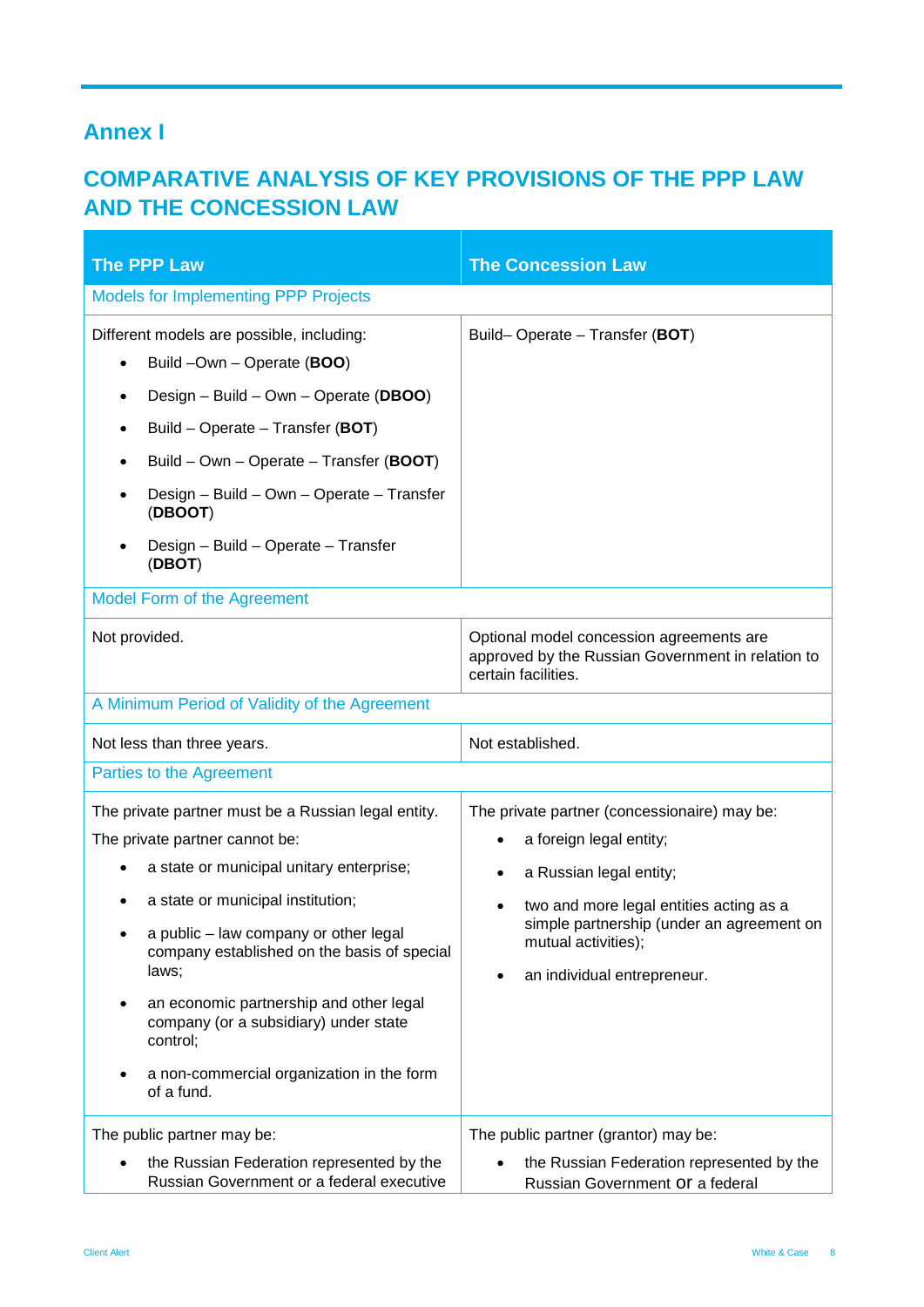| <b>The PPP Law</b>                                                                                                                                                                                                                                                                                                                                                                                                                                                                   | <b>The Concession Law</b>                                                                                                                                                                                                                                                                                                                                                            |  |
|--------------------------------------------------------------------------------------------------------------------------------------------------------------------------------------------------------------------------------------------------------------------------------------------------------------------------------------------------------------------------------------------------------------------------------------------------------------------------------------|--------------------------------------------------------------------------------------------------------------------------------------------------------------------------------------------------------------------------------------------------------------------------------------------------------------------------------------------------------------------------------------|--|
| body authorized by it;                                                                                                                                                                                                                                                                                                                                                                                                                                                               | executive body authorized by it;                                                                                                                                                                                                                                                                                                                                                     |  |
| a constituent entity of the Russian<br>Federation represented by the supreme<br>relevant executive body or an executive<br>body authorized by it;<br>a municipality represented by its head or an<br>$\bullet$<br>authorized local self-government body.<br>Certain rights and obligations of the public<br>partner may be delegated to other<br>governmental authorities and/or legal                                                                                               | a constituent entity of the Russian<br>Federation represented by the relevant<br>executive body;<br>a municipality represented by a local self-<br>$\bullet$<br>government body.<br>Certain rights and obligations of the public<br>$\bullet$<br>partner may be delegated to other<br>governmental authorities and legal entities,<br>including the state company Rosavtodor,        |  |
| entities, including state budgetary<br>enterprises and unitary institutions, in<br>relation to any types of facilities. The scope<br>of such rights and obligations is determined<br>by the Russian Government.                                                                                                                                                                                                                                                                      | state budgetary entities and unitary<br>enterprises in relation to certain types of<br>concession facilities.                                                                                                                                                                                                                                                                        |  |
| <b>Ownership Right to a PPP Facility</b>                                                                                                                                                                                                                                                                                                                                                                                                                                             |                                                                                                                                                                                                                                                                                                                                                                                      |  |
| As a general rule, the private partner acquires the<br>right of ownership of the PPP facility.                                                                                                                                                                                                                                                                                                                                                                                       | The concession grantor has or will have the right of<br>ownership of the concession facility.                                                                                                                                                                                                                                                                                        |  |
| However, the PPP facility must be transferred to the<br>public partner if the amount of public partner's<br>capital investment in the creation of the PPP facility<br>exceeds the amount of the private partner's<br>expenses.                                                                                                                                                                                                                                                       | However, the concessionaire may purchase the<br>concession facility on a preferential basis if it is put<br>up for sale by the concession grantor, subject to<br>the concessionaries' proper performance of the<br>terms of the concession agreement.                                                                                                                                |  |
| <b>PPP Facility</b>                                                                                                                                                                                                                                                                                                                                                                                                                                                                  |                                                                                                                                                                                                                                                                                                                                                                                      |  |
| The PPP facility cannot be property which may be<br>exclusively owned by the state or a municipality and<br>cannot be alienated to a private owner. In particular,<br>unlike concession facilities, the following property<br>may not be considered as PPP facilities: subways,<br>heat, gas, electricity or water supply and water<br>disposal facilities, highways (except privately<br>owned), or seaport infrastructure facilities that may<br>only be in the federal ownership. | Unlike PPP facilities, the following property may not<br>be considered as concession facilities: aircrafts,<br>stationary or floating platforms and artificial islands,<br>underwater and underground technical facilities,<br>linear communication facilities, ameliorative<br>systems and facilities related to the production,<br>processing and storage of agriculture products. |  |
| Pledge of the PPP Facility                                                                                                                                                                                                                                                                                                                                                                                                                                                           |                                                                                                                                                                                                                                                                                                                                                                                      |  |
| The private partner may not pledge the PPP facility<br>except when the private partner uses the facility to<br>secure the performance of its obligations to the<br>financing party. For this purpose, the public partner,<br>the private partner and the financing partner must<br>enter into a direct agreement.                                                                                                                                                                    | Concession facility may not be pledged.                                                                                                                                                                                                                                                                                                                                              |  |
| Assignment of Rights/ Pledge of Rights under the Agreement                                                                                                                                                                                                                                                                                                                                                                                                                           |                                                                                                                                                                                                                                                                                                                                                                                      |  |
| Rights under the PPP Agreement may not be<br>assigned except for certain cases.                                                                                                                                                                                                                                                                                                                                                                                                      | Rights under a concession agreement may be<br>assigned at any stage of the implementation of a<br>concession project with the prior consent of the<br>concession grantor.                                                                                                                                                                                                            |  |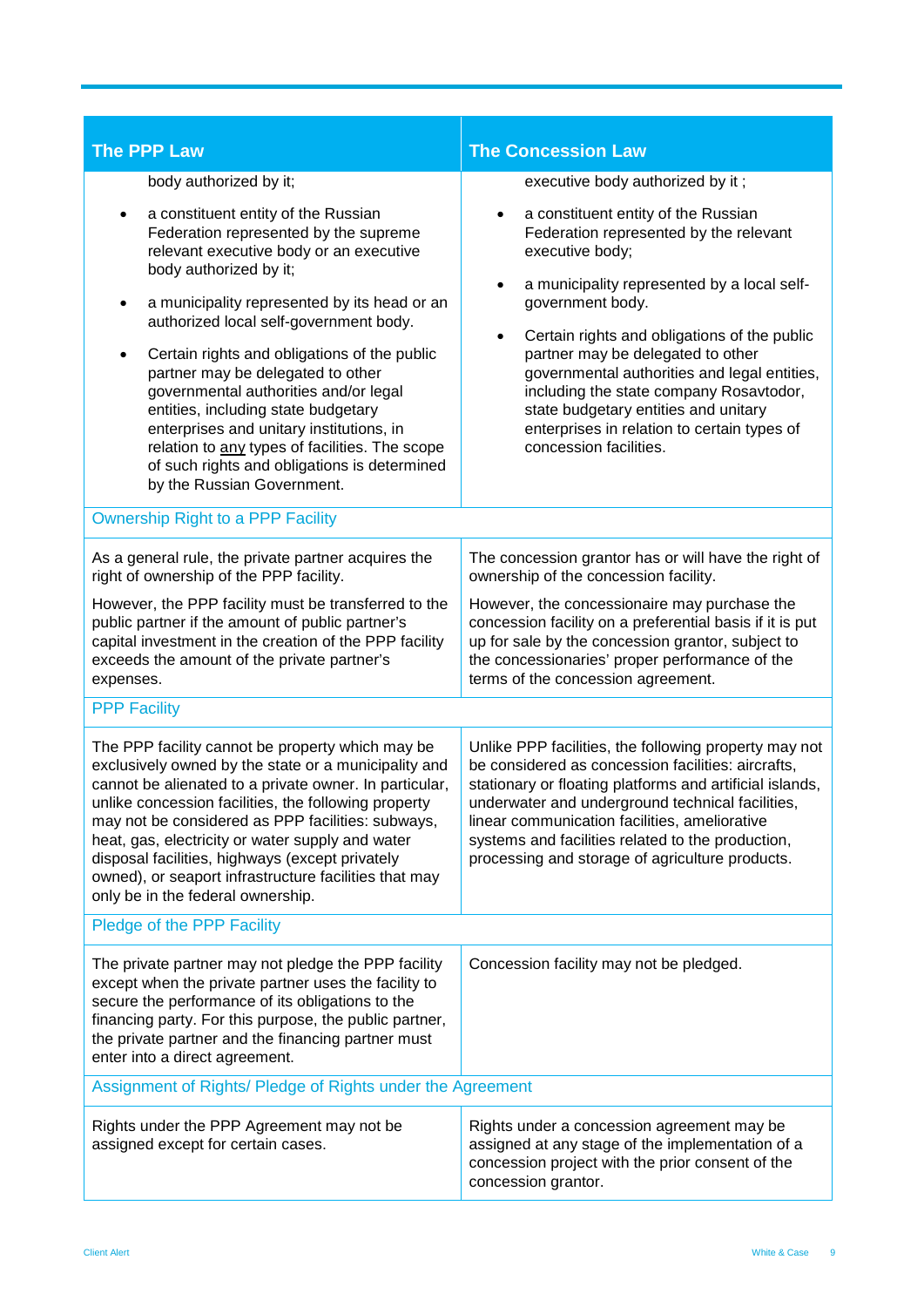| <b>The PPP Law</b>                                                                                                                                                                                                                                                                                                                                                                                                                                      | <b>The Concession Law</b>                                                                                                                                                                                                                                                                                                                |  |
|---------------------------------------------------------------------------------------------------------------------------------------------------------------------------------------------------------------------------------------------------------------------------------------------------------------------------------------------------------------------------------------------------------------------------------------------------------|------------------------------------------------------------------------------------------------------------------------------------------------------------------------------------------------------------------------------------------------------------------------------------------------------------------------------------------|--|
| The private partner may not pledge its rights under<br>the PPP Agreement except when the private partner<br>uses such rights to secure the fulfilment of its<br>obligations to the financing party under a direct<br>agreement.                                                                                                                                                                                                                         | The concessionaire may not pledge its rights under<br>the concession agreement except when the<br>concessionaire uses such rights to secure its<br>obligations to lenders. For this purpose, the<br>concessionaire, the lender and the grantor must<br>enter into a separate agreement which determines<br>their rights and obligations. |  |
| <b>Budget Financing</b>                                                                                                                                                                                                                                                                                                                                                                                                                                 |                                                                                                                                                                                                                                                                                                                                          |  |
| In the form of subsidies only.                                                                                                                                                                                                                                                                                                                                                                                                                          | In the form of both subsidies and budget<br>investments.                                                                                                                                                                                                                                                                                 |  |
| <b>Private Initiative</b>                                                                                                                                                                                                                                                                                                                                                                                                                               |                                                                                                                                                                                                                                                                                                                                          |  |
| The procedure for entering into the PPP Agreement<br>by way of private initiative may take approximately<br>300 days total (without a tender).                                                                                                                                                                                                                                                                                                          | The procedure for entering into a concession<br>agreement by way of private initiative may take<br>approximately 150 days total (without a tender).                                                                                                                                                                                      |  |
| The applicant initiating the conclusion of the PPP<br>Agreement has to provide a bank guarantee in the<br>amount of at least five percent of the total value of<br>the project financing.                                                                                                                                                                                                                                                               | The applicant, initiating the conclusion of a<br>concession agreement, only needs to show that it<br>has or is capable of raising at least five percent of<br>the funds needed for the project.                                                                                                                                          |  |
| Assessment of Effectiveness and Comparative Advantages for Implementation of PPP Project                                                                                                                                                                                                                                                                                                                                                                |                                                                                                                                                                                                                                                                                                                                          |  |
| This is envisaged by the PPP Law. In particular, the<br>authorized body reviews the PPP project in order to<br>assess its effectiveness (financial effectiveness and<br>social and economic effect) and define its<br>comparative advantages (ratio between the<br>expenditure of budgetary funds and volume of the<br>obligations assumed by the public partner for the<br>implementation of the proposed PPP project and a<br>governmental contract). | There is no such requirement under the<br>Concession Law.                                                                                                                                                                                                                                                                                |  |
| <b>Risks allocation</b>                                                                                                                                                                                                                                                                                                                                                                                                                                 |                                                                                                                                                                                                                                                                                                                                          |  |
| Risks are allocated in the PPP Agreement.                                                                                                                                                                                                                                                                                                                                                                                                               | Mandatory allocation of certain risks on the basis of<br>the Concession Law.                                                                                                                                                                                                                                                             |  |
| <b>Tax regime</b>                                                                                                                                                                                                                                                                                                                                                                                                                                       |                                                                                                                                                                                                                                                                                                                                          |  |
| At the moment, the Tax Code does not contain any<br>special provisions in relation to the PPP<br>Agreements.                                                                                                                                                                                                                                                                                                                                            | The Tax Code specifically regulates concession<br>agreements.                                                                                                                                                                                                                                                                            |  |
| Public partner's Control over Execution of the Agreement                                                                                                                                                                                                                                                                                                                                                                                                |                                                                                                                                                                                                                                                                                                                                          |  |
| The PPP Law specifies the procedure for the public<br>partner's exercise of control over the private<br>partner's execution of the terms of the PPP<br>Agreement. The procedure is established by the<br>Russian Government. <sup>9</sup>                                                                                                                                                                                                               | The Concession Law does not specify the<br>procedure for the grantor to exercise control over<br>the concessionaire's execution of the terms of a<br>concession agreement.                                                                                                                                                               |  |

<span id="page-9-0"></span> <sup>9</sup> Government Resolution No 1490 approving the procedure for the public partner's exercise of control over the PPP Agreement, dated 31 December 2015.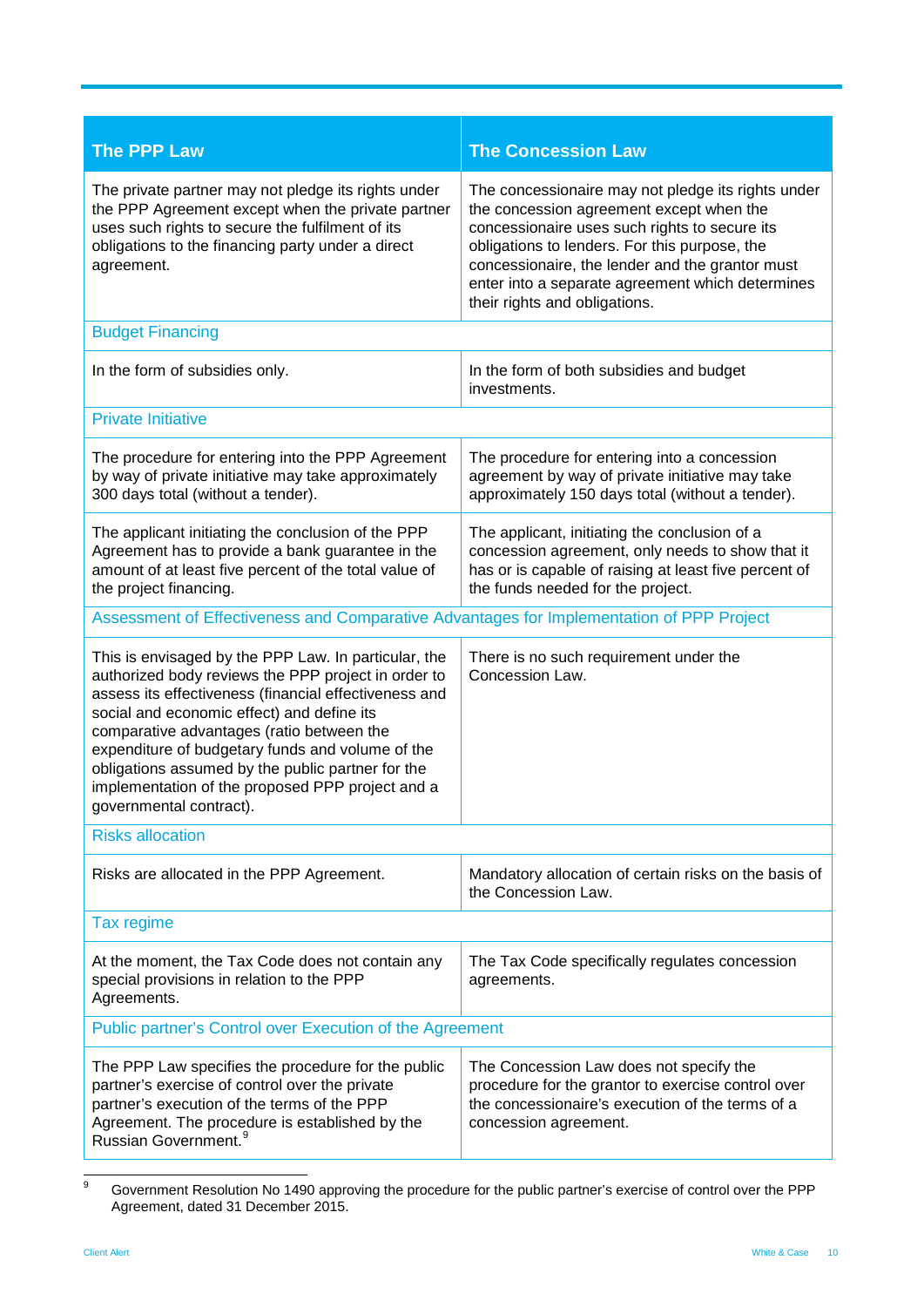| The PPP Law                                                                               | <b>The Concession Law</b>                                                                            |
|-------------------------------------------------------------------------------------------|------------------------------------------------------------------------------------------------------|
| <b>Dispute Resolution</b>                                                                 |                                                                                                      |
| The PPP Law does not contain any special<br>provisions in relation to dispute resolution. | Dispute resolution by state courts, state<br>commercial courts and Russian arbitration<br>tribunals. |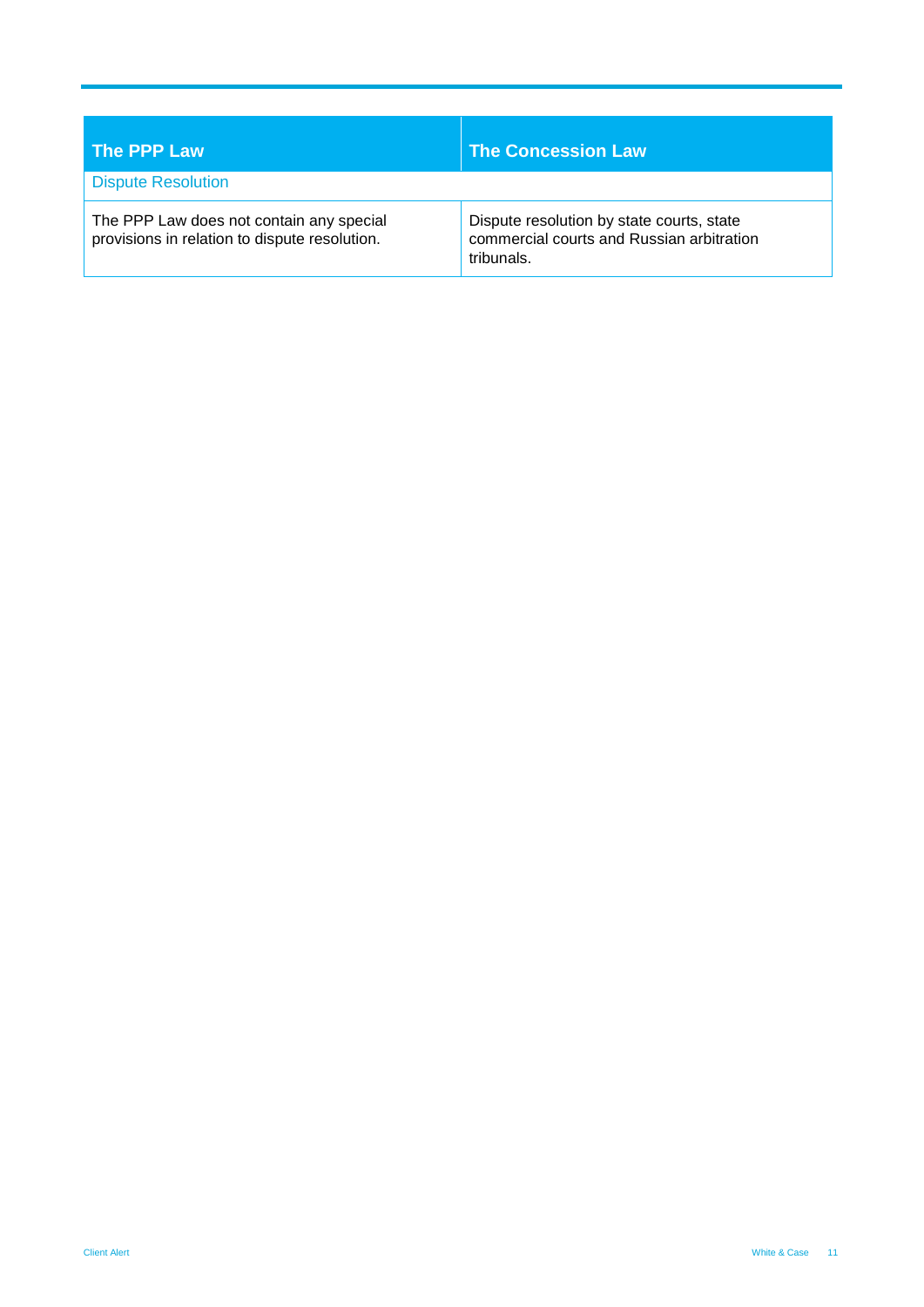## **Annex II**